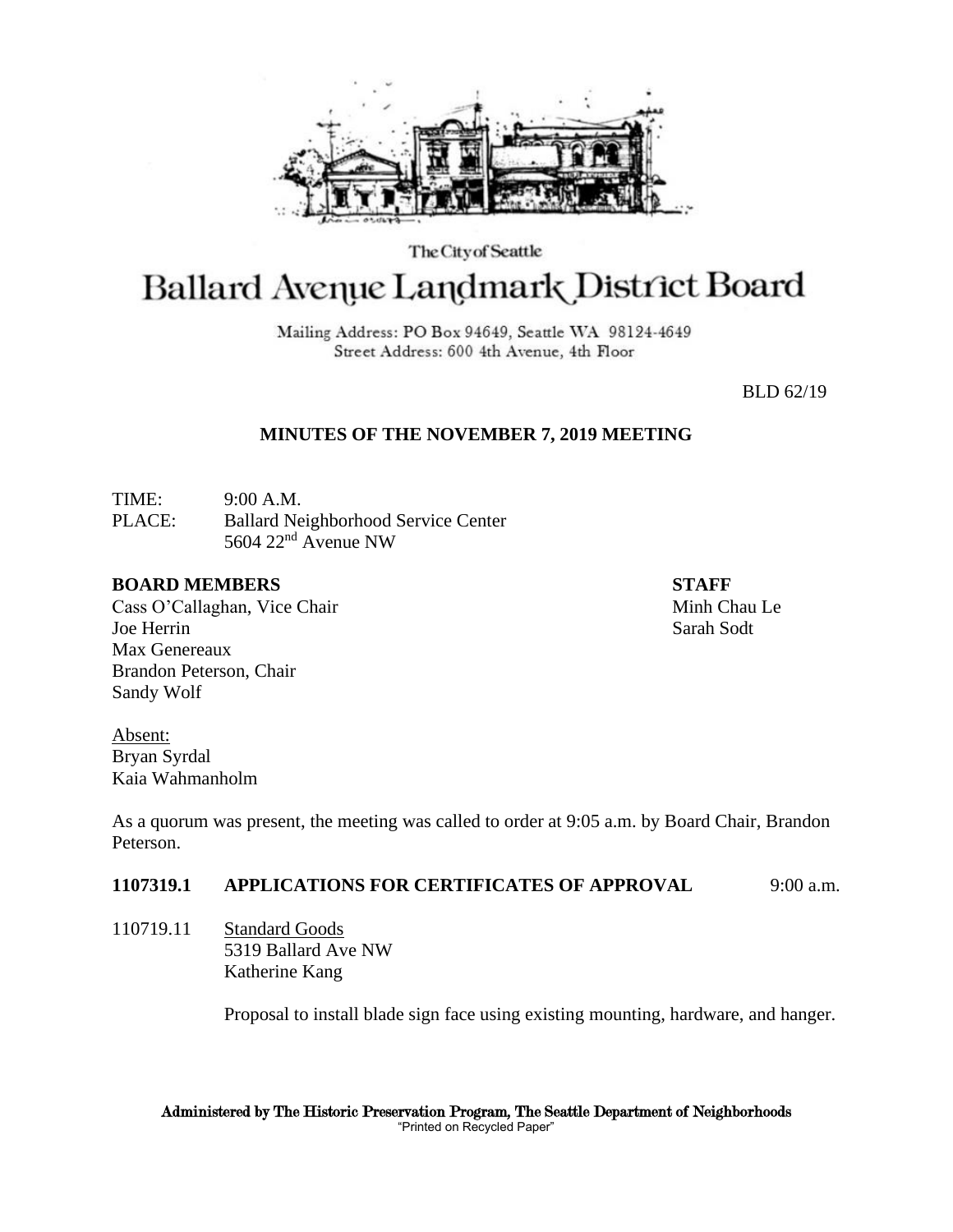Minh Chau Le provided staff report and exhibits to the Board.

Applicant Comment: The business owner presented the actual wood sign proposed.

Public Comment: There were no comments from the public.

Board Discussion: Joe Herrin said that signs appear to be consistent with the Design Guidelines in size and attachment. He cited Design Guidelines – Signs. Sandy Wolf noted that the sign is made of wood which is also consistent with the Design Guidelines.

Motion: Sandy Wolf made a motion to approve the application as presented. Cass O'Callaghan seconded the motion.

MM/SW/CO/JH/MG/BP 5-0-0

# **110719.2 PRELIMINARY BRIEFINGS** 9:15 a.m.

110719.21 Axiom Skinny Lot LLC and KAVU 5417 & 5419 Ballard Ave NW Annalea Overa

Briefing on a design for a new four-story retail, office, and residential building.

Minh Chau Le provided a staff report and distributed briefing packets.

Ms. Overa walked the Board through the briefing packet, first explaining that two lots were being developed, one vacant and one with the existing Kavu building. Mr. Cashman, the owner of the vacant parcel noted that they are only proposing to retain the façade of the Kavu building. Ms. Overa presented their thoughts on precedent building studies for height and massing and comparisons with other buildings in terms of height on Ballard Avenue.

Public Comment:

Devin Reynolds with the Ballard Alliance, although he stated he was not speaking in that capacity, said he liked the window on the alley for eyes on the street.

Joe Herrin asked in the addition on top of the Kavu building was setback 15 feet. Sandy Wolf says it is clear in the Design Guidelines that setbacks must be 15 feet. There was also discussion about the height of the building overall and the height of the parapet. Sandy Wolf asked that the applicant provide a building section that shows the roof and the parapet height.

Joe Herrin asked to discuss the Kavu building structure; he asked the applicant what is being kept and what is being demolished. John Cashman said it is a wood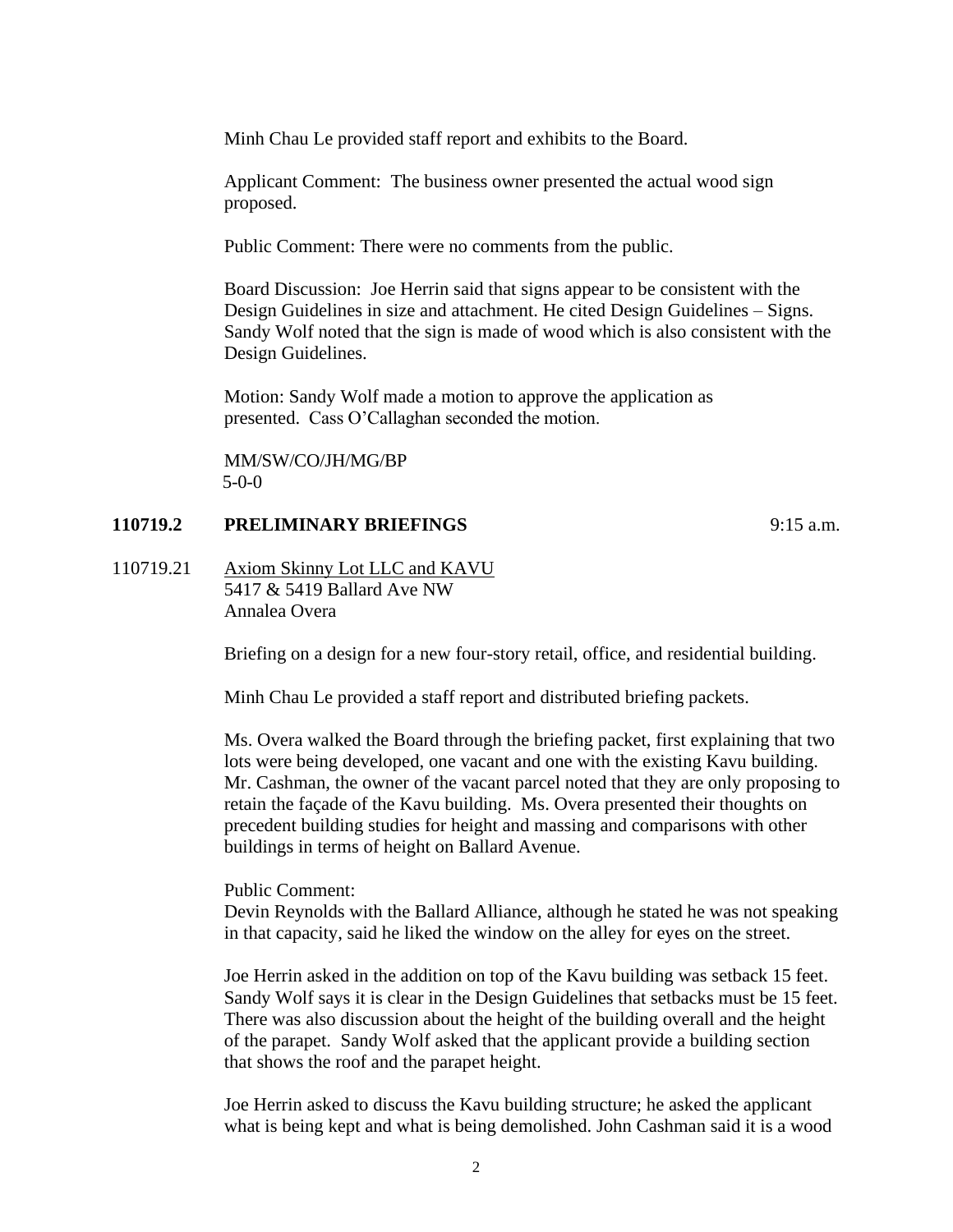frame structure with the brick façade. They are only proposing to retain the brick façade. Joe Herrin said that they are proposing to demolish the building except for the brick façade. He asked what the significant features of the building are. Sandy Wolf said that the applicant needs to make an argument for demolition, which they have not done.

Joe Herrin said he thought the Board should consider what the Secretary of the Interior Standard for Rehabilitation say about new construction and combining of two lots – do you go with two skinny buildings or one larger building.

Cass O'Callaghan cited Design Guidelines 14 and 15. She asked staff if this building is contributing. Sarah Sodt confirmed that the building is contributing.

Sandy Wolf said that this proposal is essentially a new building. She noted that ground level and upper level setbacks are not encourage with new construction.

Joe Herrin asked if the floor level would align with the existing floor level of the Kavu building. The applicant said no. Joe Herrin said he was troubled by the fact that new floor level was not consistent with the contributing building.

Brandon Peterson said that the big question is about whether to allow demolition of a contributing building. He asked if there had been a building on the vacant lot. The applicant said there had been one but it was demolished in the 1950s.

Sandy Wolf cited Standard no. 9, noting height and spatial relationships with other buildings in the neighborhood as well as the historic floor heights.

John Cashman asked if there are other guidelines they should be respectful of. Sandy Wolf said that they need to review and refer to the District Design Guidelines and not go by personal preference.

Joe Herrin said that they need determine whether this should be an addition with adjacent new construction or entirely new construction. Sandy Wolf said she could support two different asthetics to get away from one building appearing to consume the other.

The Board said that they would like another briefing and to receive the briefing packets in advance next time.

#### **110719.3 BOARD BUSINESS**

No items were discussed.

#### **110719.4 APPROVAL OF MINUTES**